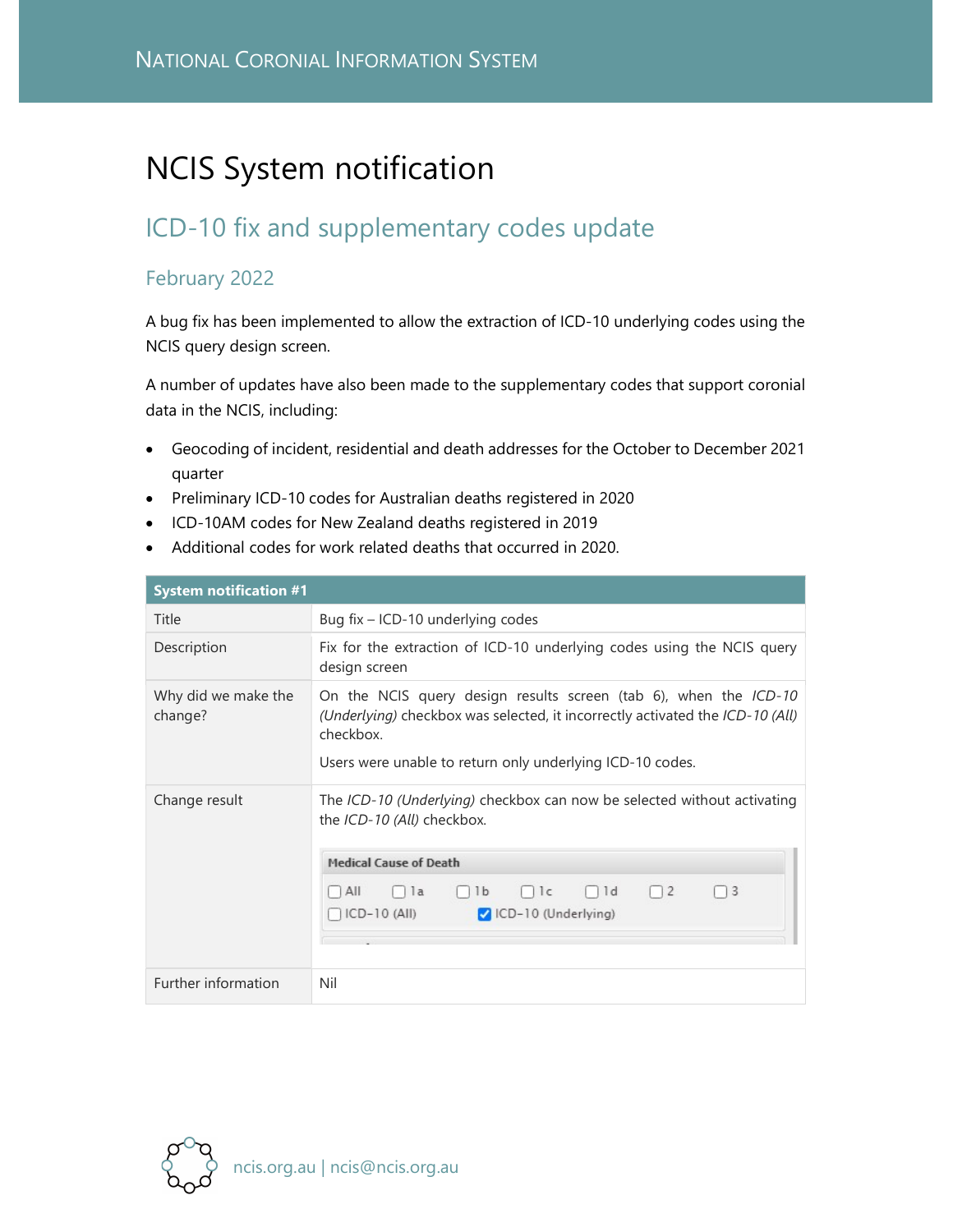## National Coronial Information System

| <b>System notification #2</b>  |                                                                                                                                                                                                                                 |
|--------------------------------|---------------------------------------------------------------------------------------------------------------------------------------------------------------------------------------------------------------------------------|
| Title                          | Incident, residential and death address geocoding updates                                                                                                                                                                       |
| Description                    | A quarterly update of geocoded information for incident, residential and<br>death addresses have been completed.<br>The October to December 2021 quarter geocoding update was uploaded<br>to NCIS at the start of January 2022. |
| Why did we make the<br>change? | Geocoded data for residential, incident and death addresses is updated<br>quarterly to ensure any new addresses have boundary tags assigned and<br>to account for any adjustments to existing address fields                    |
| Change result                  | Geocoding is now available for:<br>an additional 6,733 residential addresses<br>an additional 5,215 incident addresses<br>$\bullet$<br>an additional 8,055 death addresses                                                      |
| Further information            | See the explanatory notes section of the NCIS website for further<br>information about the geocoding process                                                                                                                    |

| <b>System notification #3</b>  |                                                                                                                                                                       |
|--------------------------------|-----------------------------------------------------------------------------------------------------------------------------------------------------------------------|
| Title                          | Preliminary ICD-10 codes for Australian deaths                                                                                                                        |
| Description                    | ICD-10 codes for Australian deaths registered in 2020 have been added to<br>the NCIS                                                                                  |
| Why did we make the<br>change? | The Australian Bureau of Statistics (ABS) recently released their preliminary<br>ICD-10 codes for Australian deaths registered in 2020                                |
| Change result                  | More than 20,100 Australian deaths registered in 2020 were updated on<br>the NCIS with preliminary ICD-10 codes                                                       |
| Further information            | Revised and final ICD-10 codes for the 2020 dataset are expected to be<br>released by the ABS over the next few years and will be updated on the<br>NCIS accordingly. |
|                                | See the explanatory notes section of the NCIS website for further<br>information about ICD-10 codes                                                                   |

| <b>System notification #4</b>  |                                                                                                                      |
|--------------------------------|----------------------------------------------------------------------------------------------------------------------|
| Title                          | ICD-10AM codes for New Zealand deaths                                                                                |
| Description                    | ICD-10AM codes for New Zealand deaths registered in 2019 have been<br>added to the NCIS                              |
| Why did we make the<br>change? | The New Zealand Ministry of Health recently released the ICD-10AM codes<br>for New Zealand deaths registered in 2019 |
| Change result                  | More than 1,990 New Zealand deaths registered in 2019 were updated on<br>the NCIS with ICD-10AM codes                |
| Further information            | New Zealand applies ICD10-AM codes to causes of death, while Australia<br>uses ICD10 codes.                          |